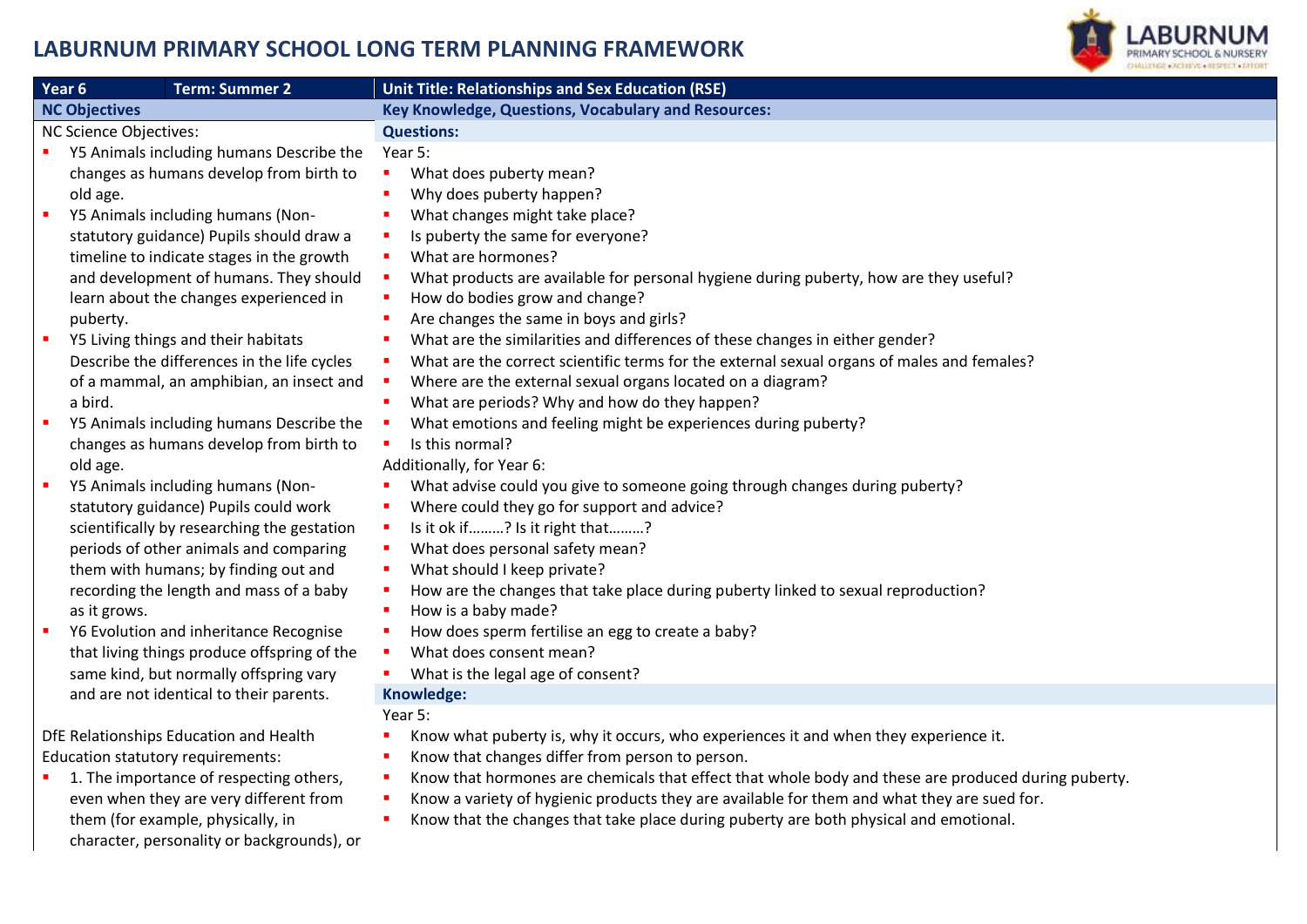## **LABURNUM PRIMARY SCHOOL LONG TERM PLANNING FRAMEWORK**



make different choices or have different preferences or beliefs

- 1. Key facts about puberty and the changing adolescent body, particularly from age 9 through to age 11, including physical and emotional changes.
- 2. About menstrual wellbeing including the key facts about the menstrual cycle.
- 3. That others' families, either in school or in the wider world, sometimes look different from their family, but that they should respect those differences and know that other children's families are also characterised by love and care.
- 3. That each person's body belongs to them, and the differences between appropriate and inappropriate or unsafe physical, and other, contact.
- 4. That stable, caring relationships, which may be of different types, are at the heart of happy families, and are important for children's security as they grow up.
- 6. How to ask for advice or help for themselves or others, and to keep trying until they are heard.
- 7. How to report concerns or abuse, and the vocabulary and confidence needed to do so.
- 7. How to report concerns or abuse, and the vocabulary and confidence needed to do so.
- 8. Where to get advice e.g. family, school and/or other sources.
- Know examples of how the body physically changes during puberty: breast develop, hips widen, height increases, periods begin, body hair grows, chest and shoulders widen, external genitalia change.
- **Distinguish between physical changes in boy and girls during puberty and know that some changes happy to both genders.**
- Know the correct scientific terminology for external sexual organs and local them on a diagram including: enubic hairs, outer, lips, vaginal opening, vulva, clitoris, inner lips, anus, urinary opening (female), pubic hairs, foreskin, anus, penis, testicles, scrotum (male).
- **•** Determine whether statements and perceptions of changes, emotions and feeling are true or false.
- Know that periods/menstruation happen to females during puberty signally that the internal organs are getting ready to protect and develop a baby.
- Know the correct scientific terminology for the female internal sexual organs that have a part to place in menstruation: fallopian tubes, ovaries, uterus, cervix, vagina.
- Recognize different emotions and the impact these feelings have on our bodies physically, emotionally and mentally.
- Describe and/or demonstrate how to be resilient in order to find someone who will listen to you.
- Know that not feeling like themselves is ok and normal.

Additionally, for Year 6:

- Build on knowledge from Year 5 RSE and address misconceptions.
- Define the word 'puberty' giving examples of some of the physical and emotional changes associated with it.
- Know and suggest strategies that would help someone who felt challenged by the changes in puberty.
- Understand what FGM (female genital mutilation) is and that it is an illegal practice in this country;
- Know where someone could get support if they were concerned about their own or another person's safety (links with NSPCC).
- Identify the changes that happen through puberty are to allow sexual reproduction to occur.
- Know the correct scientific terminology for what is needed during sexual reproduction.
- Know that during puberty for reproduction, in female's eggs are released (periods start) and hips widen.
- Know that during puberty for reproduction, in male's sperm is produced (sometimes in wet dreams) and rejections happen.
- Know why these changes happen.
- Understand that conception happens when a man and a woman have sexual intercourse.
- **K**now a variety of ways in which the sperm can fertilise the egg to create a baby (including IVF).
- Order events during conception and pregnancy on a timeline.
- Know the legal age of consent and what it means.
- Know that there are additional ways of bringing a baby into a family including IVF (In vitro fertilisation), adoption and surrogacy.